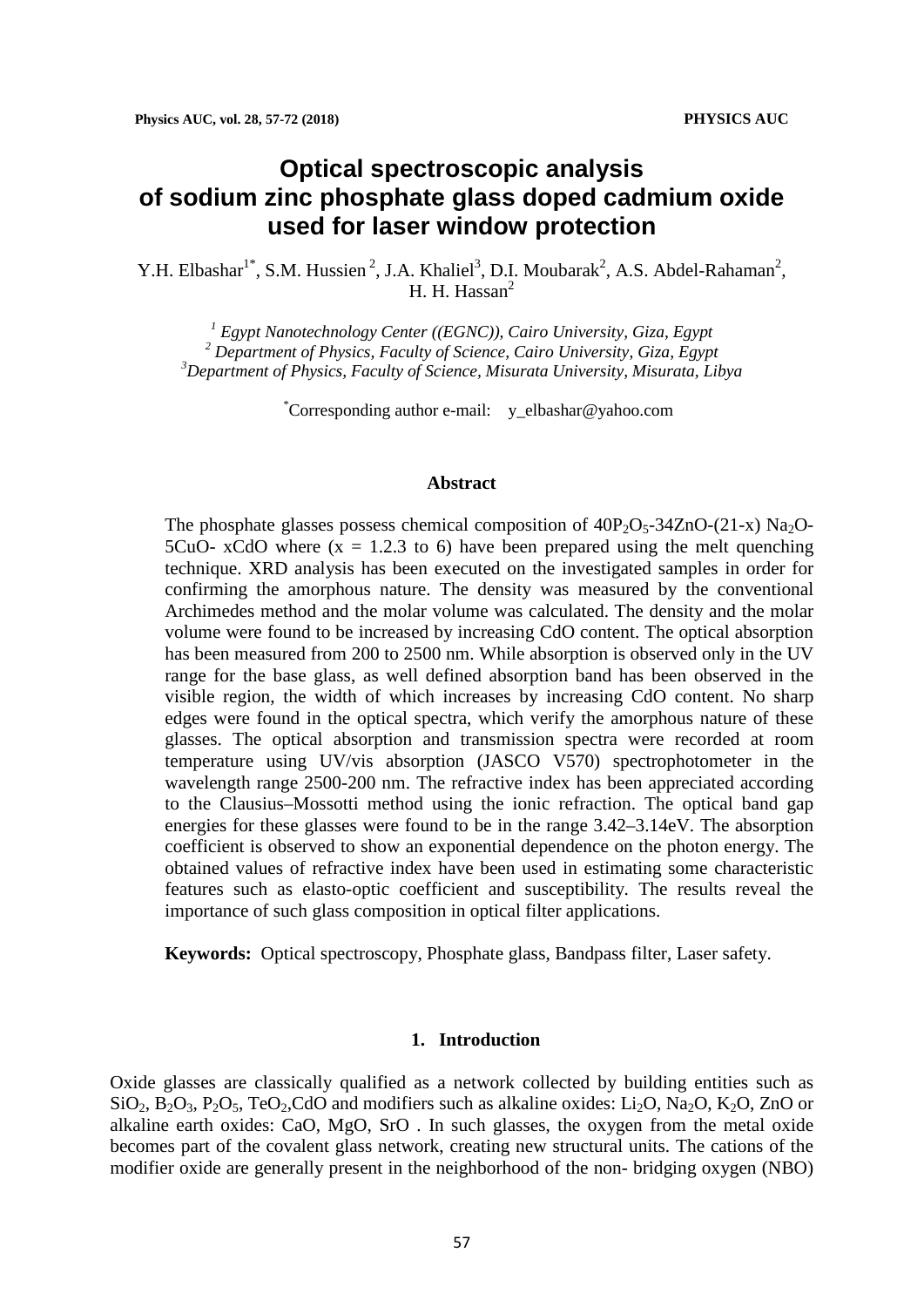in the glass structure. The extent of the network modification obviously depends on the concentration of the modifier oxide present in the glass. A glass network affects various physical properties such as density, molar volume, glass transition temperature, polarization, etc. Phosphate glasses, compared with silicate glasses, have lower thermal conductivity, mechanical strength, and higher thermal expansion coefficient, poor chemical durability limits their uses in many applications. The glass former most used nowadays is phosphate due to its excellent properties like low melting temperature, low dispersion, and high refractive index [1-2]. Chemical durability of the phosphate glass was greatly improved by the addition of ZnO because Zn ion acts as anionic cross linker between different phosphate anions, inhibiting the hydration reaction Incorporation of Cu is expected to improve the physicochemical behavior of phosphate glasses. Therefore, it is interested to study the effect of simultaneous incorporation of Cu and Zn in phosphate glasses. Sodium phosphate glasses doped by transition metals are very important in photons and biological applications, Zinc oxide, ZnO which acts as a good modifier has been added to improve the chemical durability since Zn ion acts as a strong ionic cross linker between different phosphate anions, preventing hydration reaction, addition of transition metal ions like copper to phosphate glasses gives them interesting electrical, optical, and magnetic properties. Cadmium-phosphate**-**based glasses have been used as matrices for increase cadmium slender quantum dots, but little is known of the structures of binary cadmium phosphate. There are many types of laser eyeprotection glasses in the market. Some of them can protect eyes against two or many wavelength laser beams and transmission of one kind of laser beam is 99.9%. The design of laser-protective eye-wear is to reduce any laser radiation reaching one's eye to a level below the MPE (Maximum permissible exposure), meaning to an exposure level that will not cause injury. At least three output parameters of the laser must be known: maximum exposure duration, wavelength, and output power (or output irradiance, radiant exposure, or energy) as well as the applicable safe corneal radiant exposure. A YAG laser with a wavelength of 1064 nm is used in many applications like material processing, medicine, spectroscopy, and metrology, etc. The development of a window against this type of wavelength is very important, due to the speedy development of the technology of this type of laser system. Humans need two types of protection against the high power Nd: YAG lasers, the room window, and the eye goggles. The YAG window must have a good transmission wavelength in the visible spectrum, and an excellent protection against the specified wavelength. As well, we want to reduce the light transmission during the laser material processing in the laser room to protect the human eye, skin. The laser protection window must be very cheap, and have a long lifetime and depend on the absorption phenomenon, rather than reflection. The manufacturing of this glass will be applicable and producible by the optical glass industry, different other techniques used before in YAG laser protection. The copper doped phosphate glass is excellent for this type of application, the changing of doping can increase to the near infrared absorption band, which can cover the YAG laser band at 1064 nm and some other lasers wavelengths [3].Hence, glasses containing copper ions in different oxidation states are highly useful for consideration as band pass filters for different applications such as sun glass technology and laser protection eye-wear [4-7]. This paper developed the design and fabricate protection glass window against laser scattering in the field of laser working. This study is individual for this type of glass and its application in YAG laser window protection. Glass fabrication by the traditional method with an oxide glass former like silicate, borate, and phosphate, are used in many applications depending on the doping materials.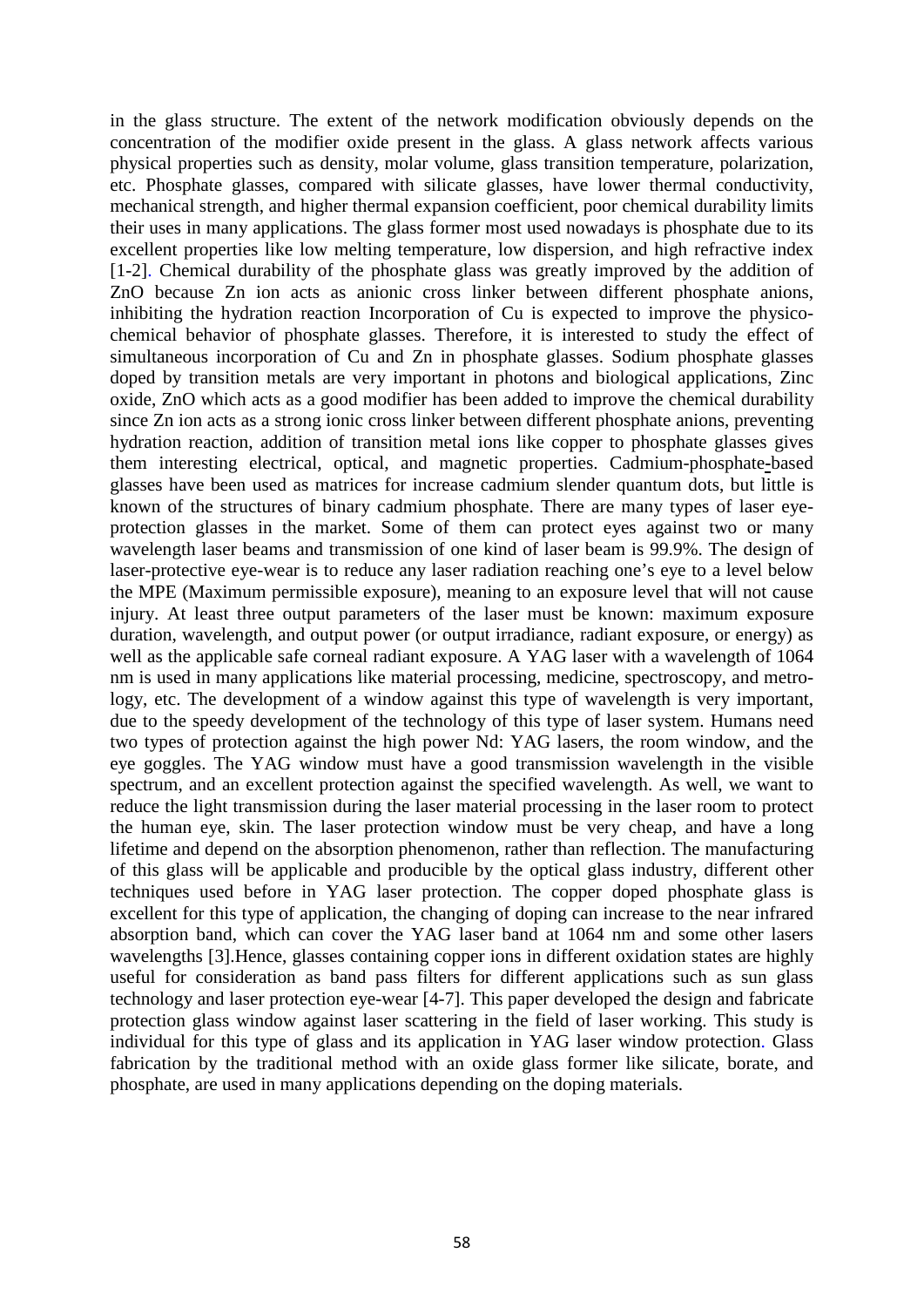## **2. Experimental techniques**

## **2.1. Preparation of Glasses**

Glass systems of chemical composition  $40P_2O_5-34ZnO-(21-x)Na_2O-5CuO-x$  CdO where (x=1.2.3to6), was prepared using the melt quenching technique. The starting materials used are  $(NH_4)_2HPO_4$ , ZnO, Na<sub>2</sub>CO<sub>3</sub>, CuO and CdO . The chemical composition of each sample was mixed and grinded using mortar for 20 min. Hence, the samples in porcelain crucible were melted at 1000 °C in muffle furnace for one hour. then shaking in clockwise to ensure the material in high homogeneity, the molten materials were quenched at 300 °C in stainless steel mold and left to be annealed for one hour to relies the gases from the chemicals like  $CO<sub>2</sub>$ and NH3 . The resulting samples take thin disk form using a pressing plate at the moment of quenching for studying the optical properties .The samples were annealed to avoid the internal stresses produced during quenching.

## **3 Results and Discussion**

## **3.1. X-ray Diffraction**

X-ray diffraction pattern of the material gives the identification of the constituent phases present in the material. It gives the information about the state of the combination of the chemical elements present in the mixture and also about the formation of compound if any, as a result of the individual constituents. From the X-ray diffraction patterns of all the samples under study were recorded as amorphous in nature. As shown in Figure 1 (XRD) technique on a Brucker axis D8 diffractometer with crystallographic data software Topas 2, using Cu-Ka (k  $= 1.5406$  A°) radiation operating at 40 kV and 30 mA at a rate of 2/min. The diffraction data were recorded for 2θ values between 4 and 70.

## **3.2. Density**

The density measurement has a vital role for the prediction of the structure change caused in the glass network by the replacement of oxides. The density of glass is greatly dependent on the structure compactness, coordination number, geometrical configuration change, dimension of interstitial spaces and cross-link density. The densities of the inspected samples were calculated according to Archimedes method using toluene as an immersion liquid ( $\rho_0$  = 0.8669  $g/cm<sup>3</sup>$ ) by the following relation:

$$
\rho = \frac{Wair}{Wair - Wl} \ \rho_o
$$

where  $W_{air}$  and  $W_1$  are the weight of sample in air and toluene respectively [8].

## **3.3. Molar weight calculation, molar volume**

Step I– Calculation of wt/mole weight/mole = molar weight of the constituents  $*$  mol% / 100 Step II – Calculation of molecular weight of sample (M) The molecular weight of the sample (M) is nothing but the summations of wt/mole of its constituents.

Step III – Calculation of Molar volume  $(V_m)$  Using molecular weight and density calculated as from above, the molar volume of the glass samples can be calculated from following expression: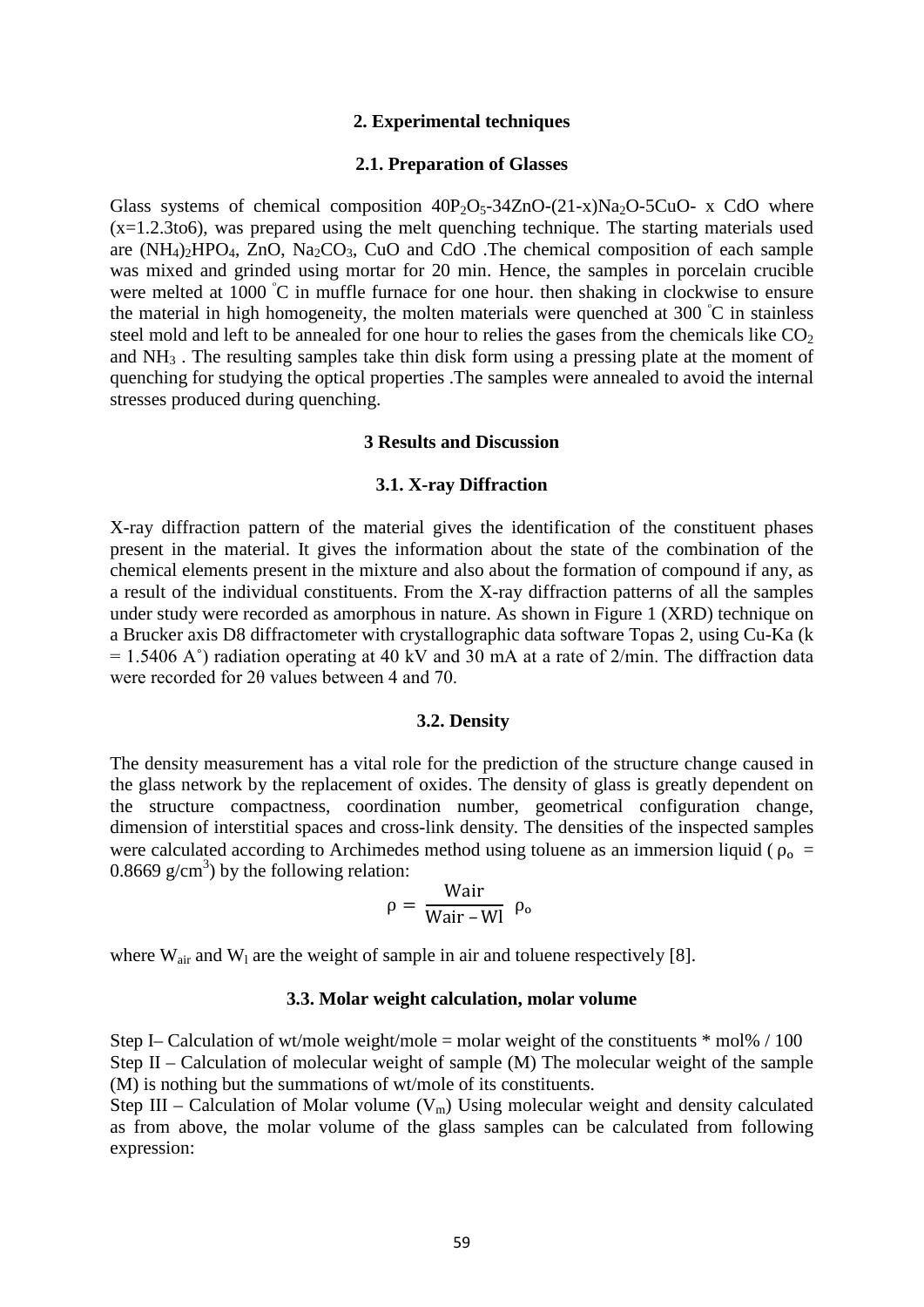$$
Vm = \frac{M}{\rho}
$$

Where,  $V_m$  is molar volume,  $\rho$  is the density of the sample and M is the molecular weight of the sample [9].

Average molecular weight, Density, Molar volume, Parameters values are presented in Table 1. From Table 1, and Figure 2 the density is found to be increased as CdO content is increased. This can be attributed to the replacement of  $Na<sub>2</sub>O$  by CdO and the change in density is most likely related to the difference in atomic weights of Na and Cd. Moreover, the molar volume is found to be increased proportionally to CdO content. The molar mass of cadmium oxide (128.41 g/mol) is heavier than the molar mass of sodium oxide (61.978 g/mol). The glass matrix with higher contents with cadmium oxide is denser. In addition, the increase of molar volume is due to the atomic radius of cadmium (161 pm) less than sodium (190 pm).As usual, the molar volume and density was changed with inverse direction of each other direction, but these unusual results. The low density sodium metal oxide (Na<sub>2</sub>O) is replaced by the high density glass modifier CdO , Which may also cause increase in the mass density.

## **3.4. Ion concentration, Inter ionic distance and Oxygen packing density**

The oxygen packing density of the glass samples were calculated using the following relation

$$
0 = n \frac{\rho}{M}
$$

where ρ, the density of desired glass samples, M, molecular weight of the sample and n, the number of oxygen atoms in the composition [10].

The ionic concentrations of the glass samples are determined using the following relation [11],

$$
N = \frac{NA * \rho * P}{MW}
$$

NA is the Avogadro's number,  $P= nx$ , x is the mole fraction in glass composition 'n' is the number of atoms of element ions in given oxide, ie n=1 for oxide like  $CdO$ . ZnO etc and n=2 for oxides like  $Li_2O$ , Na<sub>2</sub>O etc, Mw is average molecular weight. Inter ionic distance  $(R)$  of the glass samples is given as  $[12]$ 

$$
R = (\frac{1}{N})^{1/3}
$$

Were  $N = 1$  ionic concentrations

Oxygen packing density, Ionic concentrations and Inter ionic distance, Parameters values are presented in table.1. From table .1. is oxygen packing density (OPD) which governs the tightness in packing of oxide network, the values of OPD are found to decrease with increase in the content of CdO which strongly related with increase in the values of density. In this respect, the structure of glass network became less tightly packed and the degree of disorder is increased by increasing CdO contents, i.e. formation of open structure, which explains the observed results of molar volume. The molar volume, inter ionic distance increasing; while oxygen packing density, ionic concentration decreases, which suggests the increased free space within the glass structure, [13-14], it means that the glass structure becomes loosely packed [15].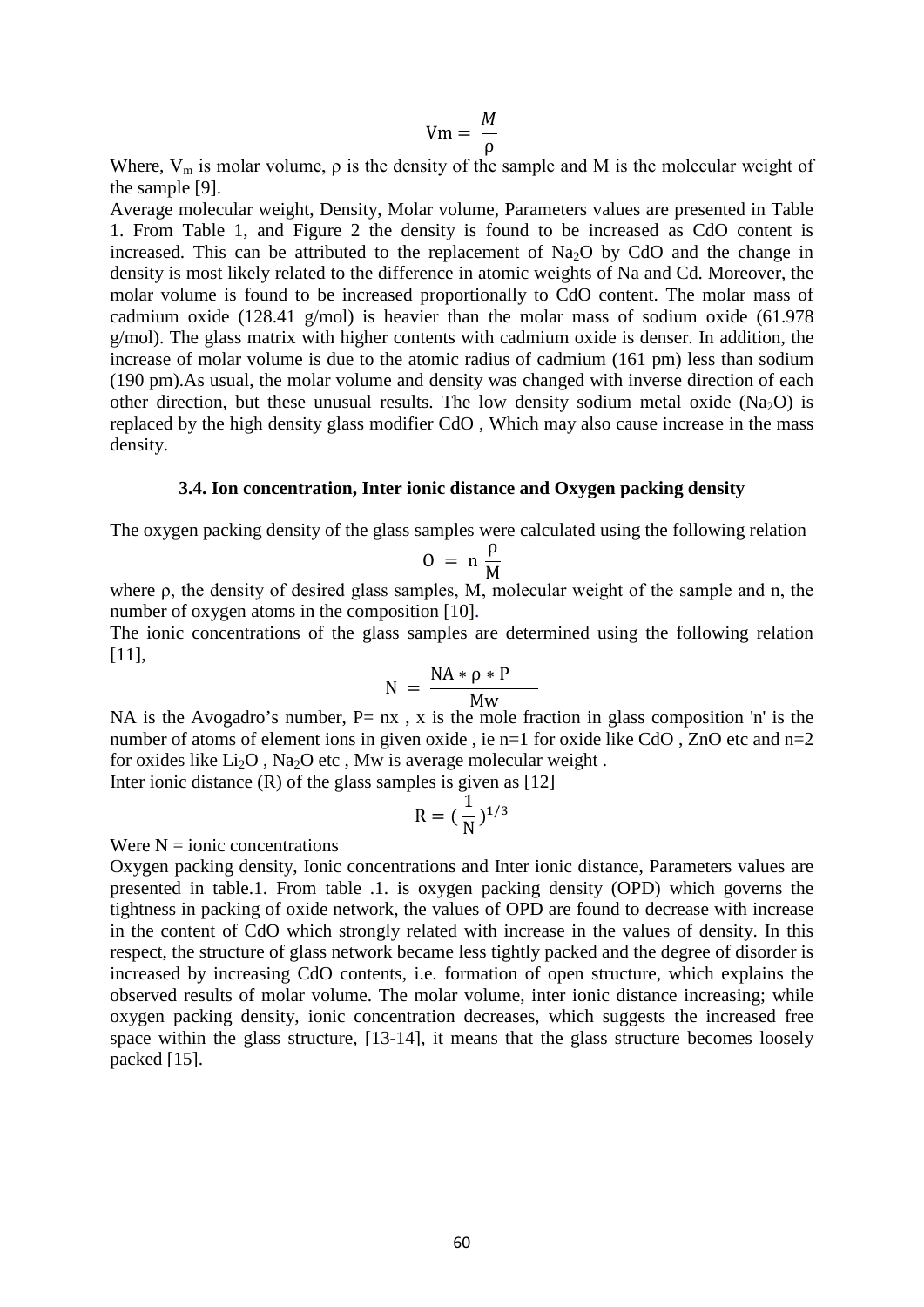## **3.5. Optical properties**

The absorption spectra is good important tool to find out various information like optical band gap, cut-off wavelength, refractive index and polarizibility ,etc .The optical absorption and transmission spectra of polished glasses at room temperature in the region 200-2500 nm is recorded. Figure 3 shows the optical absorption spectra of the glass samples over the wavelength range (200–2500 nm) for different ratios CdO. It can be noticed that the absorption increase with increasing the contents of CdO. It is evident that all samples exhibit an optical absorption band in both the visible-near infrared region and fundamental optical absorption edge in the ultraviolet region.

Figure 4 shows the optical transmission spectra of the glass samples in the wavelength range 200–2500 nm for different ratios of CdO. The transmission spectra are consistent with the absorption data .The band pass in optics is a technique that allows us to pass a band of spectral lines through a filter. The obtained results reveal a band pass filter in the visible range with band stop in the ultra violet range. It is clearly observed that these glasses possess large optical transmission window and no sharp absorption edge is observed which confirms the glassy nature also confirmed by XRD. As shown in Figure 5 and listed in Table 4, the UV cut off is found to be increased from to nm by increasing CdO content. Glasses containing conventional network modifiers are usually completely colorless in the visible region of the spectrum. It changes if the glasses contain at the same time a transition element such as: Cu, Ti, V, Cr, Mn, Fe, Co, and Ni are the most important. Among the theories that explain the coloration phenomenon is that of the Ligand-field theory of Hartmann. This theory predicts that the glasses coloration by the transition metals ''3d'' which is due to electronic transitions between energy levels of the electron-degenerate d. The color is also affected by the concentration of the transition metal. The effect of the concentration of is clear: increasing of concentration causes more absorption and consequently less transmission [16]. The decrease in transmission height with increasing CdO content can be attributed to the replacement of Na<sub>2</sub>O by CdO which results in attenuation of light in the transmission band. The area and the center of the band pass are calculated as shown in Table 4. This technique is very cheap for use as in laser protection window, and the final finishing needs no extra effort in the product. The optical band gap, Eg of the glass samples was determined using the relation:

$$
\alpha hv = B (hv - Eg)^2
$$

where, B is constant and  $\alpha$  is the absorption coefficient that was calculated using the relation

$$
\alpha(\omega) = 2.303 \left(\frac{A}{d}\right)
$$

deduced from the Lambert–Beer law

$$
I = I_{\circ} e^{-\alpha(\omega)d}
$$

where d is the thickness of the sample and A is the absorption  $I_0$  and I are the intensities of the incident and transmitted beams respectively ,The thickness of the glass specimens was measured using a digital micro meter gauge [17] .The value of Eg has been determined from the linear region of curves by extrapolating them to meet the hy axis at  $(\alpha h v)^{1/2} = 0$ , As shown in Fig.6. As listed in Table.3.The optical energy gap is found to be decreased from 4.09 to 3.78 by increasing the CdO content .The variation as clearly observed from the table is nonlinear which shows that dual role of network former as well as network modifier is played by CdO in glass matrix, However there is overall decrease in values of Eg. This may be due to structural changes occurs in glass matrix on addition of CdO [18]. This decrease can be explained in terms of increase in concentration of non-bridging oxygen (NBOs) [19-21] .These non-bridging oxygen are very energetic and contribute more in the valence band and as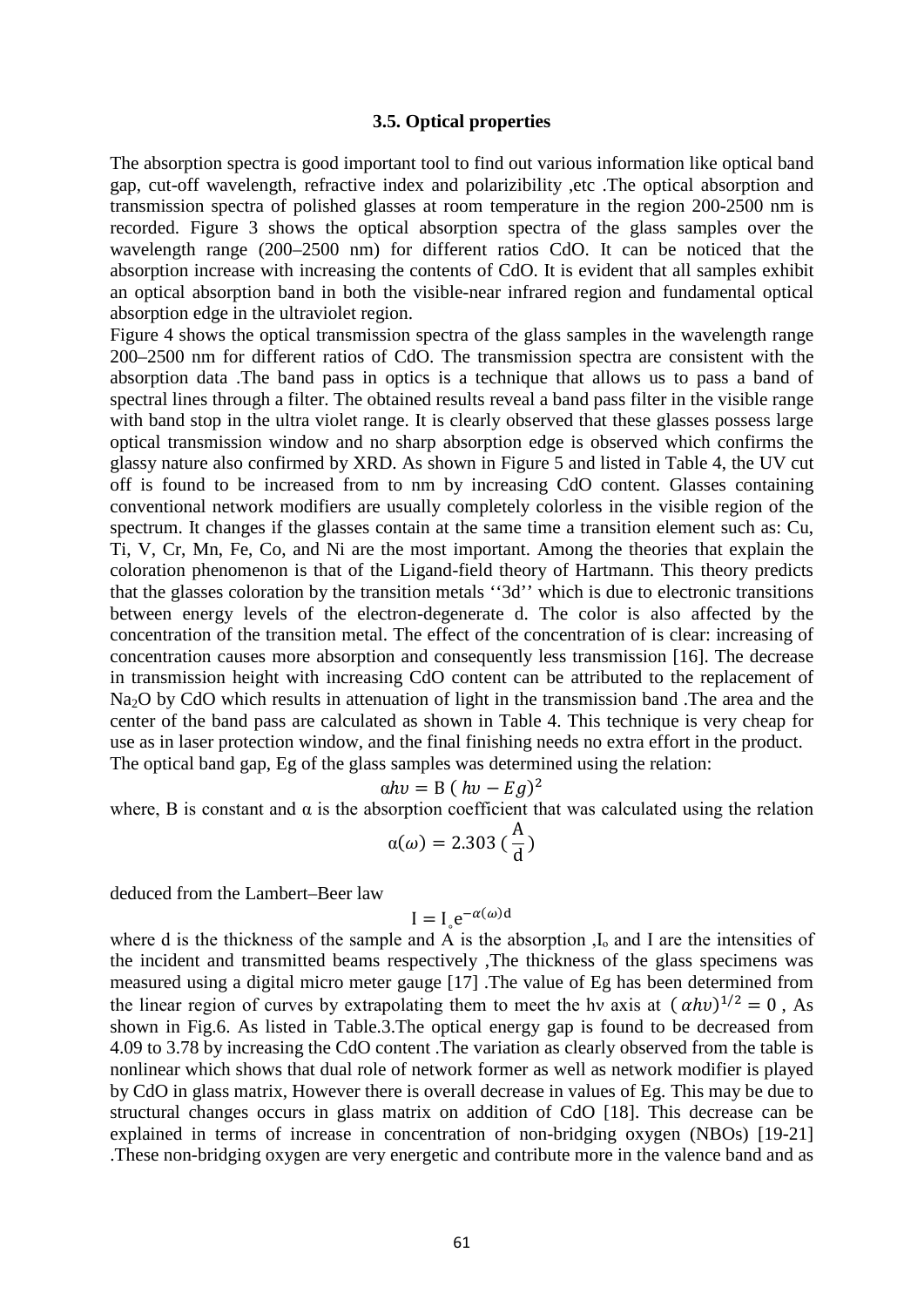a result of this valence band shifts a bit upward which in turn reduces the optical band gap.[22-24]

The absorption coefficient,  $\alpha$ , is related to the extinction coefficient,  $k$ , by the following formula

$$
\alpha = \frac{4\pi k}{\lambda}
$$

where  $\lambda$  is the wavelength. If  $\lambda$  is in nm, multiply by 10<sup>7</sup> to get the absorption coefficient in the units of  $cm^{-1}$ .

the real and imaginary parts of dielectric constants  $\varepsilon'$  and  $\varepsilon''$  an also be calculated if the refractive index (n) is known using the following relation  $\varepsilon' = (n^2 - k^2)$  and  $\varepsilon'' = 2nk$  [25] .The optical conductivity was determined using the relation:

$$
\sigma = \frac{\alpha n c}{4\pi}
$$

where  $c$  is the velocity of light

The values of refractive index description of how to light slows down as it passes through an optical material, n is one of the fundamental tools describing the optical properties of the materials which are related to the electronic polarization of ions and the local field of the material [26],The refractive index is calculated using the following equation**:**

$$
n = \frac{1 + \sqrt{R}}{1 - \sqrt{R}}
$$

where R is the reflectance and can be estimated in term of absorbance A and transmittance T by

$$
R=1-A-T
$$

The calculated value of linear refractive index of all the glass samples is given in Table 2, the refractive index is a function of ion refraction as produced by Clausius–Mossotti method [27- 29].

It is observed that 'n' decrease with increase in the CdO content in the present glass system and lies in the range from 1.355 - 1.318. This can be attributed to the replacement of Na<sub>2</sub>O by CdO and the change in refractive index is the most likely related to the difference in ion refraction of Na and Cd. The refractive index of the studied glasses increases when the density increases with a variation in the composition of the glass system. The presented data on refractive indices with respect to the density have been compared with the already reported results for sodium containing glasses [30]. It is found that these results are also in good agreement with the already existing information about the refractive index and molar volume of glasses [31].

Molar refraction  $(R_m)$  a quantity calculated from a function of the refractive index of a substance multiplied by its molecular weight and divided by its density, which can be taken as a measure of the volume occupied by a molecule of the substance.

The molar refractivity  $R_m$  for each glass was evaluated using [32]

$$
Rm = \frac{M}{\rho} \frac{n^2 - 1}{n^2 - 2}
$$

where M is the average molecular weight and  $\rho$  is the density in  $g/cm^3$ . This equation gives the average molar refraction of isotropic substances, *i.e.*, for liquids, glasses and cubic crystals. The electronic polarizability  $\alpha$ e was calculated using the formula

$$
\alpha e = \frac{3}{4\pi N} \frac{n^2 - 1}{n^2 + 2}
$$

Where N the number of atomic concentration,  $\varepsilon = n^2$  the dielectric constant [33]. The Permittivity "ε" and Elasto optic coefficient "p" can be calculated from the refractive index "n" that determined from Clausius–Mossotti equations as shown below: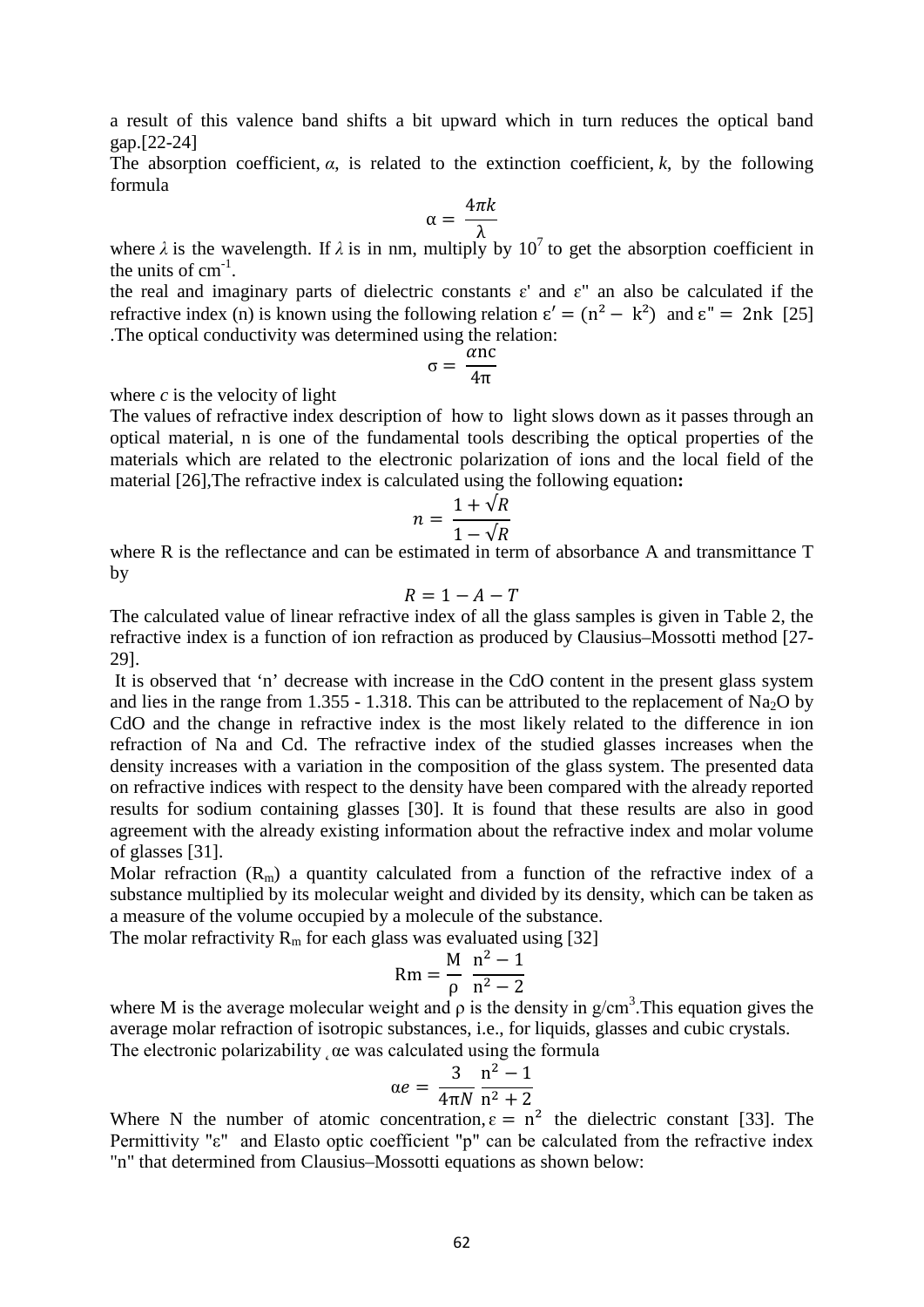$$
P \approx \frac{(1 - B)(1 + 2B)}{3}
$$

$$
B = \frac{1}{\varepsilon}
$$

Where N is the atomic concentration and B is an estimated value [34]. The atomic concentration was calculating using the following relation

$$
N = \frac{\rho NR}{M} NA
$$

where  $\rho$  is the density, M is the average molecular weight of prepared glass samples, N<sub>R</sub> is the number of moles of rare earth ions and  $N_A$  is the Avogadro's number [35]. The electric susceptibility can be calculated knowing the estimated values of permittivity ε through the equation [34]

$$
\chi = \frac{\varepsilon - 1}{4\pi}
$$

The evaluated values are given in Table 2 and 3, show in Figures 7, 8, 9 to 17, it is observed that the average molecular weight and the theoretical density varies linearly where the other parameters varies non-linearly with CdO content. According to Clausius–Mossotti, this can be attributed to the increase ion refraction due to the change in chemical composition of the glass material [36]. In present work, these parameters have studied to explain structural features.

## **Conclusion**

The existent work is true to study the influence of CdO in a glass system of chemical composition  $40P_2O_5-34ZnO-(21-x)Na_2O-5CuO- x CdO$  where  $(x=1.2.3 \text{ to } 6)$ . XRD pattern confirm the glass formability of the prepared samples. Both the density and molar volume of are found to be increased by increasing CdO content .The variations observed in various physical parameters like density , crystalline volume etc, shows that CdO has a strong influence on glass matrix. The refractive index has been estimated according to the Clausius– Mossotti method. The obtained values of refractive index have been used in the calculations of elasto-optic coefficient and susceptibility. By increasing CdO content, the UV cut off is increased from 315 to 327 nm. The optical energy gap is found to be decreased from 3.42 to 3.14 eV by increasing CdO content. The results assure advanced increase in number of nonbridging oxygen (NBO) atoms. The optical transmission is as well studied and presents the influence of Cd ions on the cut-off for the UV and infrared bands. The practicality of using this type of glass as band pass filters is specified by all glass samples showing a band stop in the UV band stop and infrared bands, which is an excellent protection window for laser safety against a YAG laser. Overall, this study opens promising avenue to improve an excellent protection eyewear for laser safety against YAG laser.

#### **References**

- 1**.** Y. H. Elbashar · M. M. Rashad · D. A. Rayan "Protection Glass Eyewear Against YAG Laser Based on Band pass Absorption Filter", Silicon , January 2017, Volume 9, Issue 1, pp 111–116
- 2. Brow RK (2000) Review," The structure of simple phosphate glasses". J. Non-Cryst. Solids 263, 264:1-28
- 3. Y. H. Elbashar,"Design and Fabrication of Protection Window Against YAG Laser "Silicon, DOI 10.1007/s12633-016-9429-5.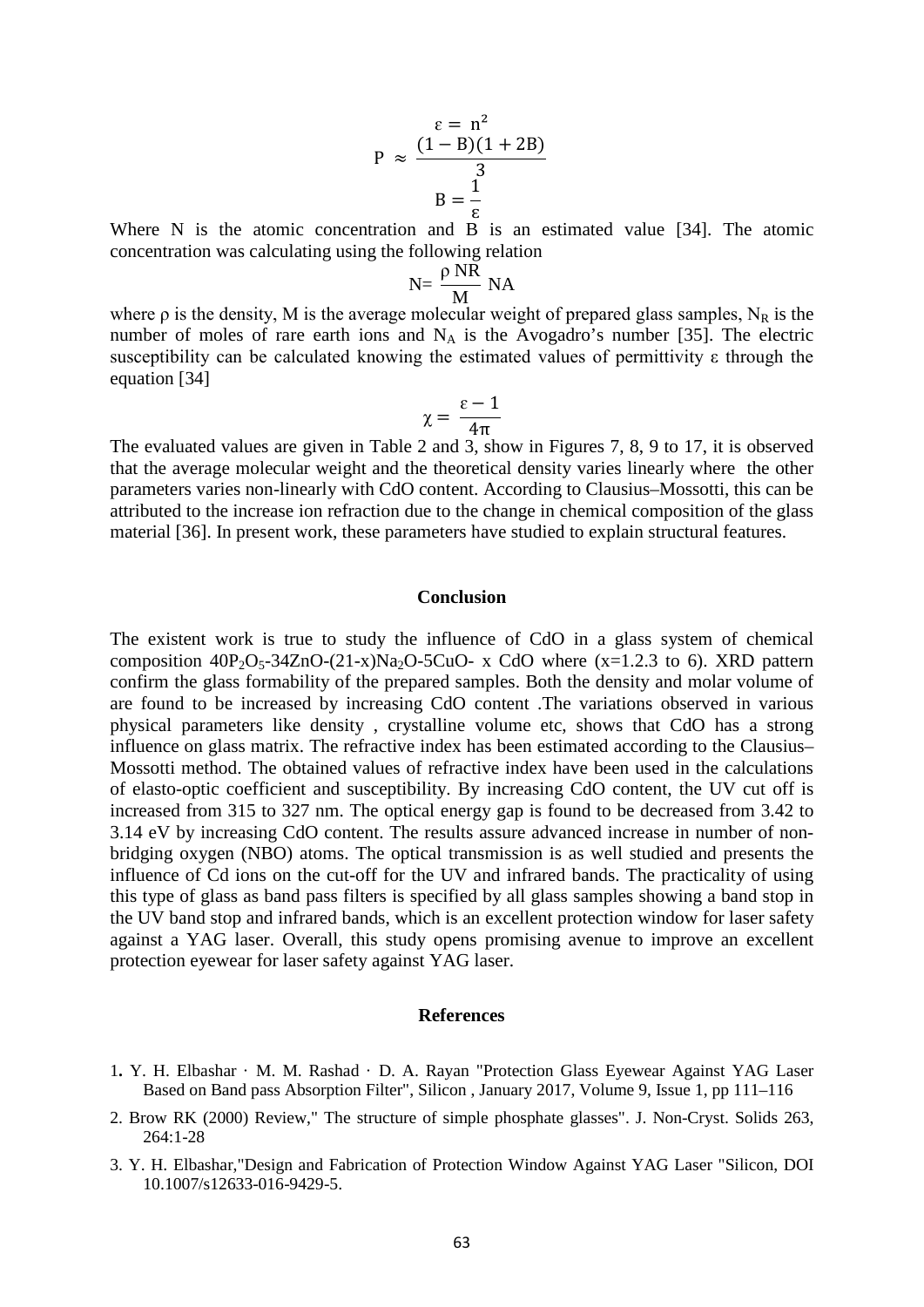- 4. Asghar MH, Shoaib M, Placido F, Naseem S (2009) "Modeling and preparation of practical optical filters". Current Appl Phys 9:1046– 1053.
- 5. Bessell M (2001) "Encyclopedia of astronomy and astrophysics". Nature Publishing Group and Institute of Physics Publishing, UK.
- 6. Rayan DA, Elbashar YH, Rashad MM, El-Korashy A (2013) "Optical spectroscopic analysis of cupric oxide doped barium phosphate glass for band pass absorption filter". J Non-Cryst Solids 382:52–56.
- 7. Sutter E, Schirmacher A (2001) "Protective area of laser eye protectors". Opt Laser Technol 33:255–258.
- 8. Y.H. Elbashar, Ali M.Ibrahim, H.A.Elshaikh, Ahmed Gamal El-Din Mostafa," Influence of CuO and Al2O3 addition on the optical properties of sodium zinc phosphate glass absorption filters", Optik - International Journal for Light and Electron Optics, Volume 127, Issue 18, September 2016, Pages 7041-7053
- 9. Aly Saeed, R. M. El shazly, Y. H. Elbashar, A. M. Abou El-azm, M. M. El-Okr, M.N.H.Comsan, A. M. Osman, A. M. Abdal-monem, A. R. El-Sersy, "Gamma Ray Attenuation in Developed Borate Glassy", Journal of Radiation Physics and Chemistry, Volume 102, September 2014, Pages 167- 170
- 10. M. S. Meikhail,A. M. Abdelghany, "Structure and Electrical Properties of Iron Borosilicate Glasses ", Silicon, November 2017, Volume 9, Issue 6, pp 895–900
- 11. Muhammad Altaf , M. Ashraf Chaudhry "Physical Properties of Lithium Containing Cadmium Phosphate Glasses" J. Mod. Phys., 2010, 1, 201-205
- 12. Beena Bhatia, S. L. Meena, Vishal Parihar, Monika Poonia "Optical Basicity and Polarizability of Nd3+-Doped Bismuth Borate Glasses" New Journal of Glass and Ceramics, 2015, 5, 44-52
- 13. Y.B. Saddeek, Structural and acoustical studies of lead sodium borate glasses, Journal of Alloys and Compounds, 467 (2009) 14–21
- 14. Sanjoy,N.Kishor and.Agarwal, "Investigation of structural, optical and transport properties of  $MoO<sub>3</sub>$ - PbO-B<sub>2</sub>O<sub>3</sub>glasses", J. of. Alloys and Compounds, 487 (2009) 52-57
- 15. G. Padmaja and P. Kishtaiah, "Infrared and Raman spectroscopic studies on alkali borate glasses": evidence of mixed alkali effect, J. Phys. Chem. 113 (2009) 2397-2404.
- 16. Y. H. Elbashar, H. A. Abd El-Ghany "Optical spectroscopic analysis of  $Fe<sub>2</sub>O<sub>3</sub>$  doped CuO containing phosphate glass" Opt Quant Electron (2017) 49:310.
- 17. M. Altaf, M. A. Chaudhry, and S. A. Siddiqi "Effect of Li<sub>2</sub>O on the Refractive Index and Optical Band Gap of Cadmium Phosphate Glasses" Glass Physics and Chemistry, Vol. 31, No. 5, 2005, pp. 597–601
- 18. A. Ghosh, S. Bhattacharya, A. Ghosh." Optical and Other Structural Properties of Some Zinc Vanadate Semiconducting Glasses". Journal of Alloys and Compounds 2010, 490, 480
- 19. V. Sharma, S. Pal Singh, G. Singh Mudahar, K. Singh Thind. "Synthesis and Characterization of Cadmium Containing Sodium Borate Glasses". New Journal of Glass and Ceramics 2012, 2, 128- 132
- 20. W.H. Dumbaugh, J.C. Lapp." Heavy metal oxide glasses". Journal of Am. Ceram. Soc. 1992, 75, 2315-2326.
- 21. R Jose, T Suzuki, Y Ohishi. "Thermal and optical properties of  $TeO<sub>2</sub>-BaO-SrO-Nb<sub>2</sub>O<sub>5</sub>$  based glasses: new broadband Raman gain media". Journal of Non-Cryst. Solids 2006, 352,5564-71
- 22. W. H. Dumbaugh. "Heavy metal oxide glasses containing Bi2O3". Journal of Phys. Chem. Glasses 1986, 27, 119-123.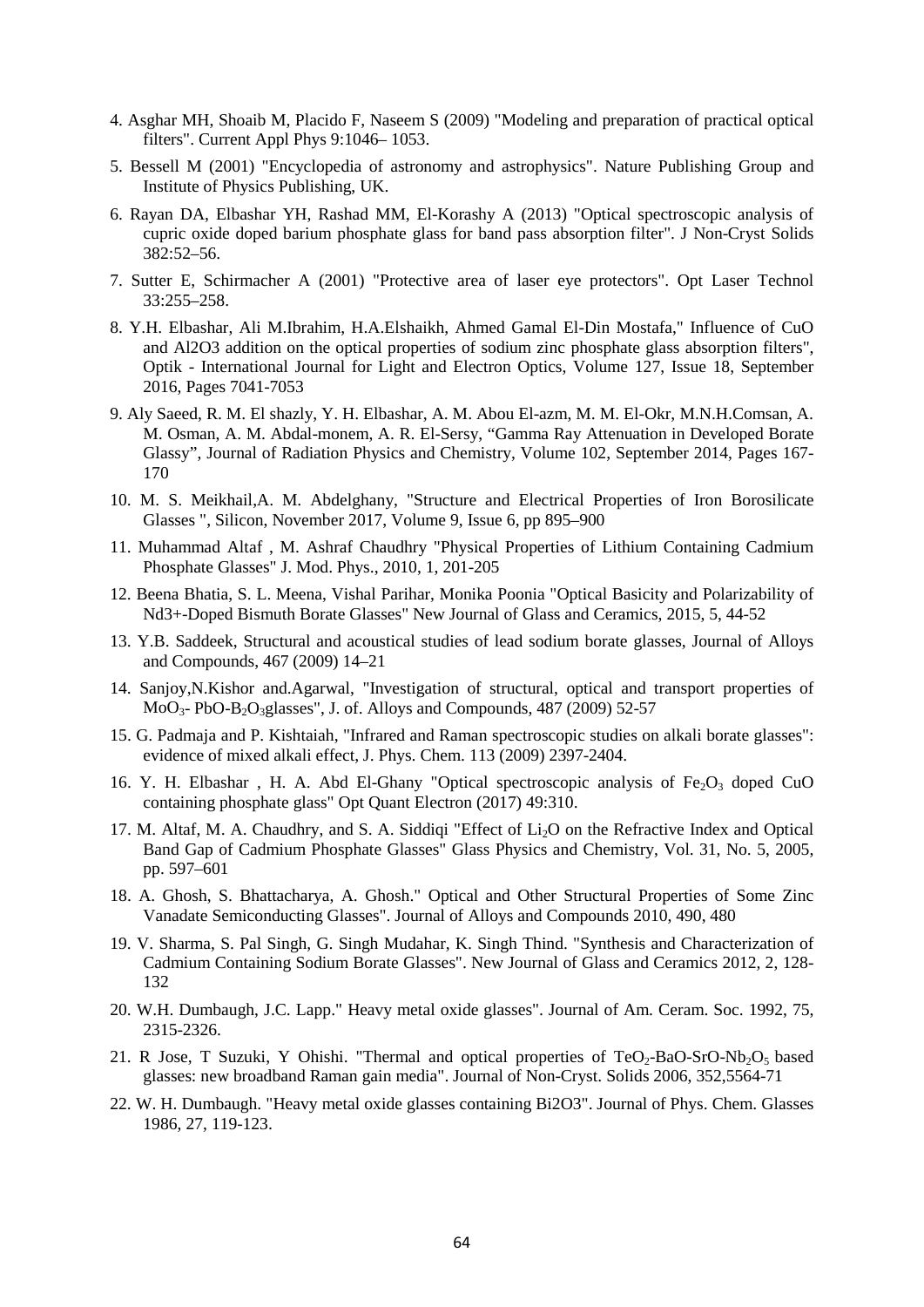- 23. G. Gao, L. Hu, H. Fan, G. Wang, K. Li, S. Feng, S. Fan, H. Chen. "Effect of Bi<sub>2</sub>O<sub>3</sub> on physical, optical and Structural properties of boron silicon bismuthate glasses". Optical Materials 2009, 32 159– 163.
- 24. D. K. Shukla, S.Mollah, R. Kumar. "Influence of TiO<sub>2</sub> and ZnO on conductivity and dielectric properties of copper bismuth glasses". Journal of Applied Physics 2007, 101 013708
- 25. Yahia H. Elbashar "Structural and spectroscopic analyses of copper doped  $P_2O_5$ -ZnO-K<sub>2</sub>O-Bi<sub>2</sub>O<sub>3</sub> glasses" Processing and Application of Ceramics 9 (2015) 169–173.
- 26. Ahmed H. Hammad, A.M. Abdelghany "Optical and structural investigations of zinc phosphate glasses containing vanadium ions" Journal of Non-Crystalline Solids.
- 27. H.A.ElBatal, A.M.Abdelghany .H.ElBatal , Kh.M.ElBadry, F.A.Moustaffa, "UVvisible and infrared absorption spectra of gamma irradiated CuO-doped lithium phosphate, lead phosphate and zinc phosphate glasses: A comparative study", Physica B: Condensed Matter Volume 406, Issue 19, 1 October 2011, Pages 3694-3703
- 28. Elbashar, Y.H., Saeed, "Computational spectroscopic analysis by using Clausius–Mossotti method for sodium borate glass doped neodymium oxide". Res. J. Pharm. Biol. Chem. Sci. 6(5), 320–326 (2015)
- 29. Simmons, J., Potter, K.S.:" Optical Materials", 1st edn. Academic Press, New York (1999)
- 30. Altaf, M., Chaudhry, M.A., and Siddiqi, S.A., DC Electrical Conductivity of  $Li_2O-CdO-P_2O_5$ Glasses, Mater. Chem. Phys., 2001, vol. 71, p. 28.
- 31. Fanderlik, I., Optical Properties of Glass, New York: Elsevier, 1983, vol. 5
- 32. T. Raghavendra Raoa, Ch. Rama Krishnaa, Ch. Venkata Reddya, U.S. Udayachandran Thampya, Y.P. Reddy b, P.S. Raoc, R.V.S.S.N. Ravikumar "Mixed alkali effect and optical properties of Ni<sup>2+</sup> doped 20ZnO + xLi<sub>2</sub>O + (30 - x)Na<sub>2</sub>O + 50B<sub>2</sub>O<sub>3</sub> glasses" Spectrochimica Acta Part A: Molecular and Biomolecular Spectroscopy.
- 33. D.B. Thombre, M.D. Thombre "Study of Physical Properties of Lithium-borosilicate glasses" International Journal of Engineering Research and Development.
- 34. Nehal Aboulfotoha , Yahia Elbashar , Mohamed Ibrahemb , Mohamed Elokrb "Characterization of copper doped phosphate glasses for optical applications" Ceramics International 40 (2014) 10395–10399.
- 35. Kirti Nandaa , R. S. Kundua , Inder Pala , R. Punia and N. Kishorea "Concentration dependence of intensity parameters and radiative properties of  $Sm3+$  ions doped in BaO-ZnO-B<sub>2</sub>O<sub>3</sub> glasses" Journal of Alloys and Compounds.
- 36. Fowler, P.W., Pyper, N.C.: In-crystal ionic polarizabilities derived by combining experimental and abinitio results. Proc. R. Soc. Lond. A 398, 377–393 (1985)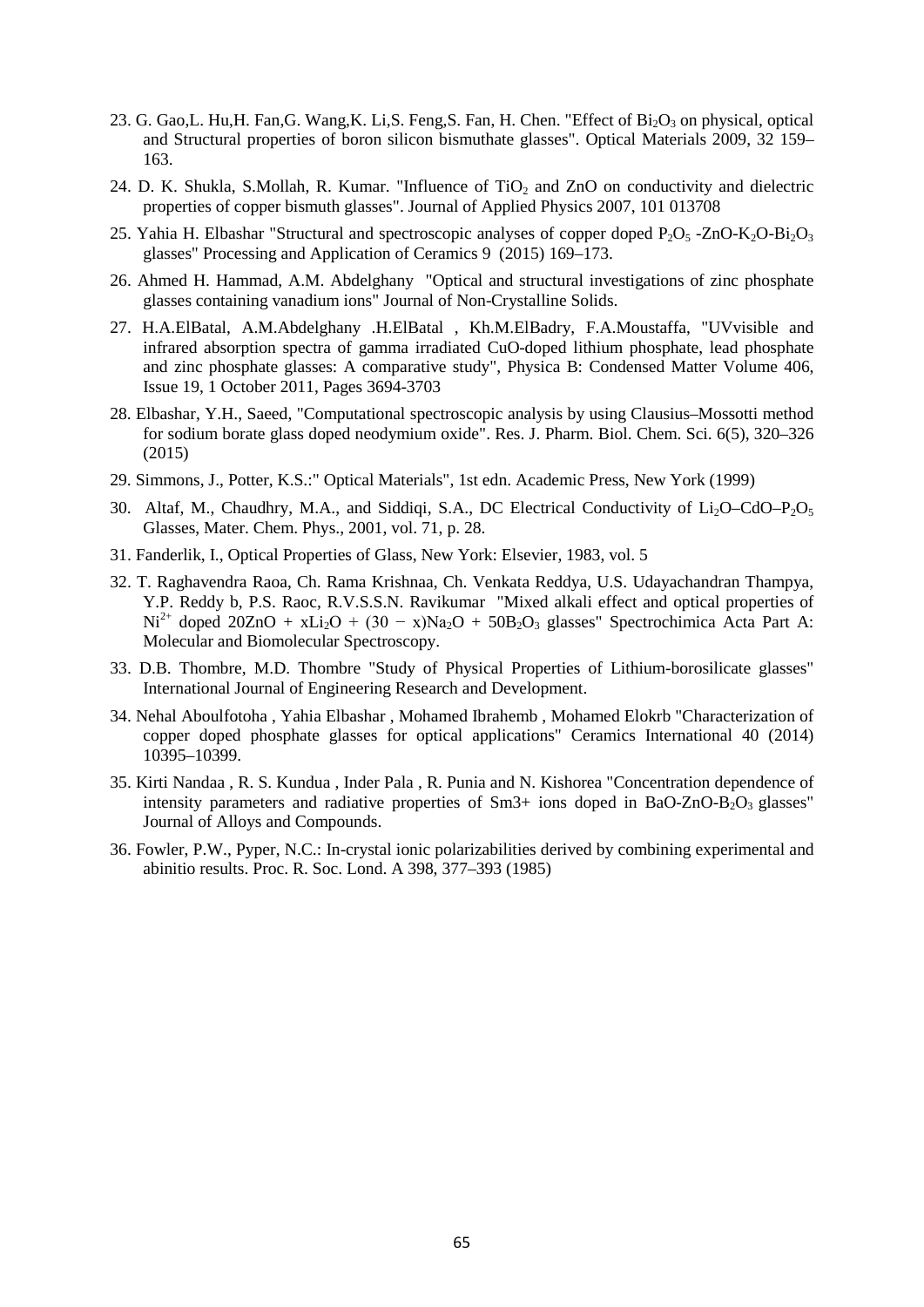

Figure 1: The XRD analysis for the glasses samples



Figure 2: Effect of CdO content on the density and molar volume



Figure 3: Absorption spectra for the glass samples with different CdO content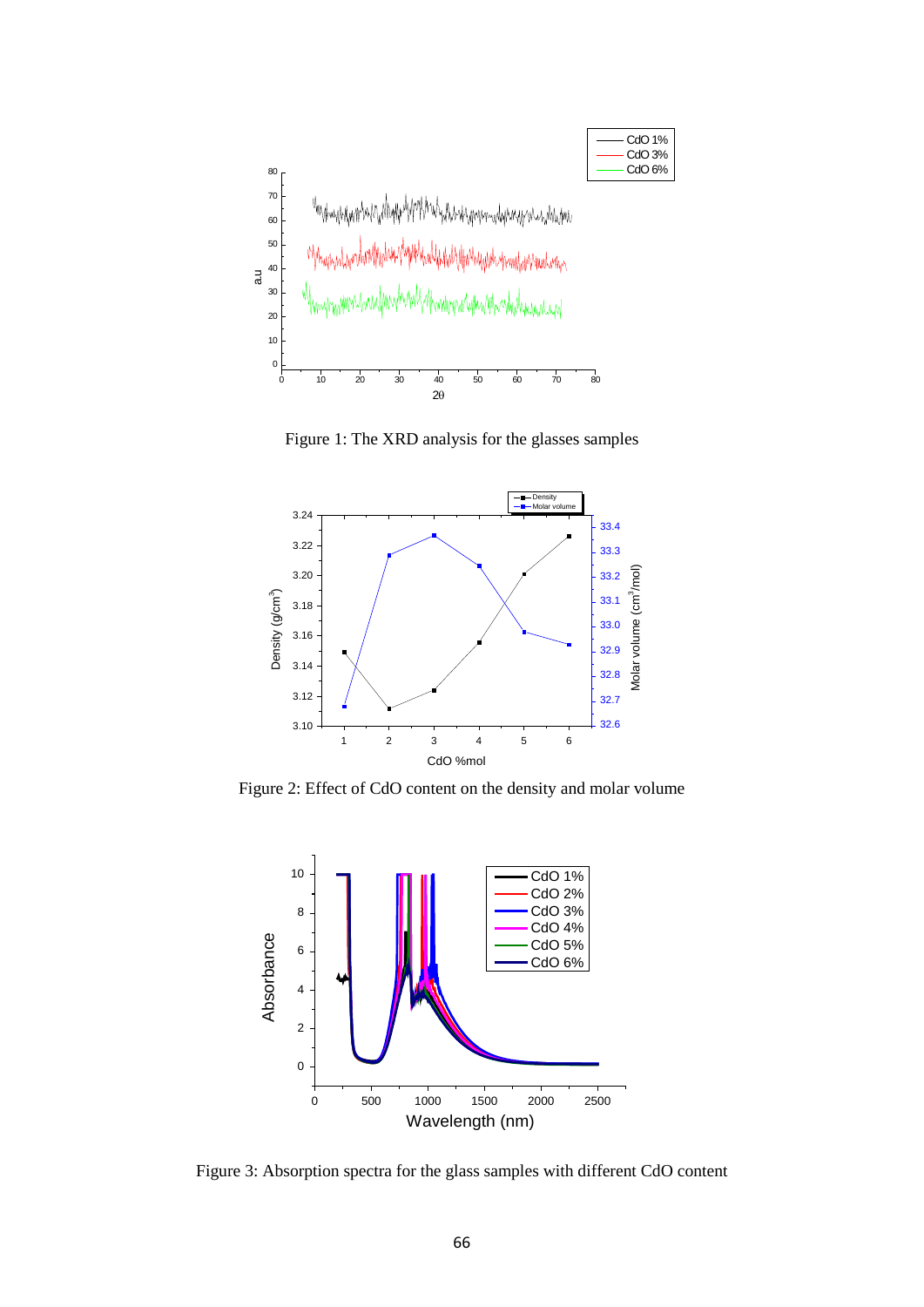

Figure 4: Transmission spectra for the glass samples with different CdO content



Wavelength (nm) Figure 5: UV band stop for glass samples with different CdO ratios



Figure 6: Determination of the optical band gap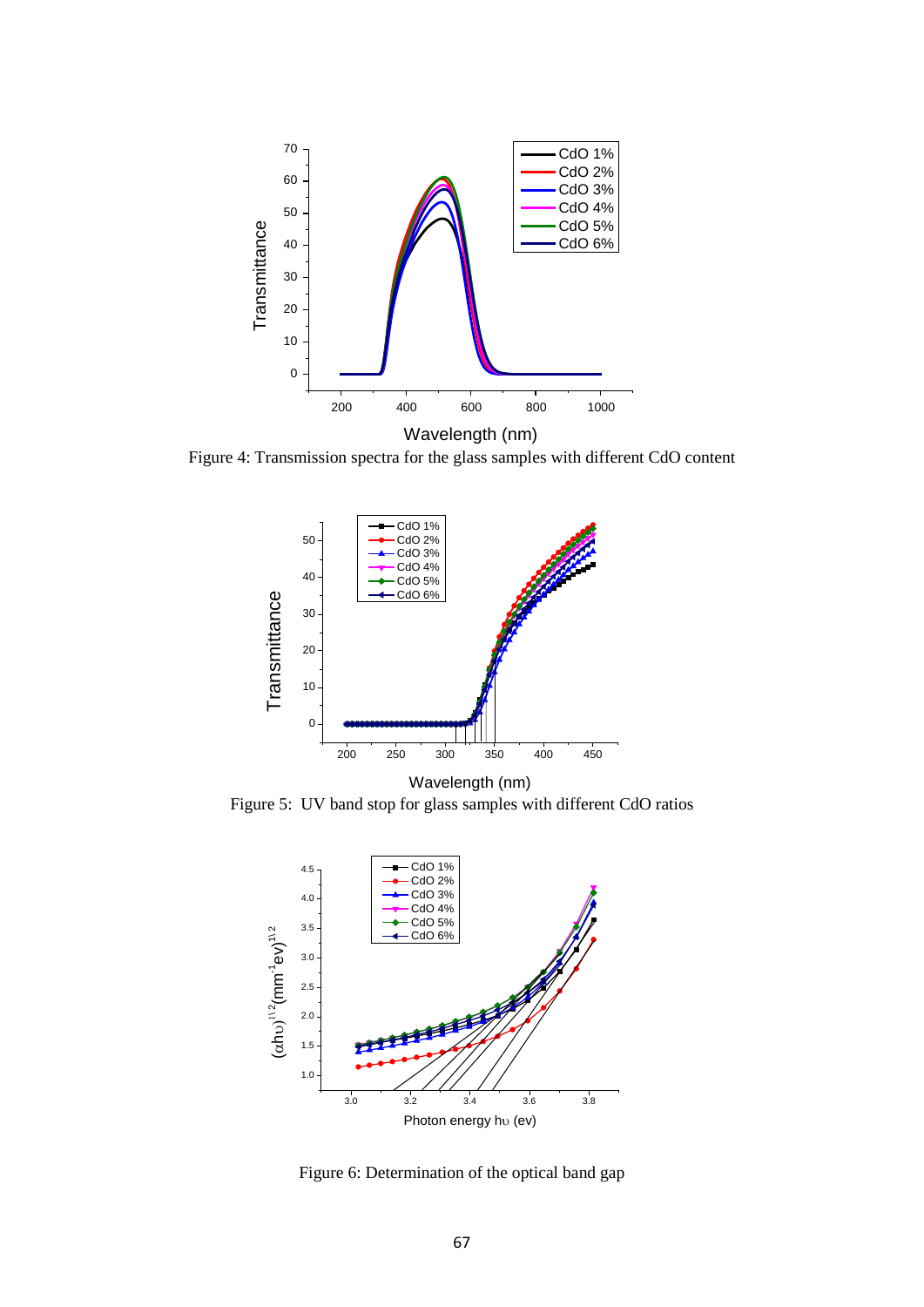

Figure 7: Wavelength dependence of the refractive index with different CdO content



Figure 8: Wavelength dependence of the permittivity with different CdO content



Figure 9: Wavelength dependence of the electric susceptibility with different CdO content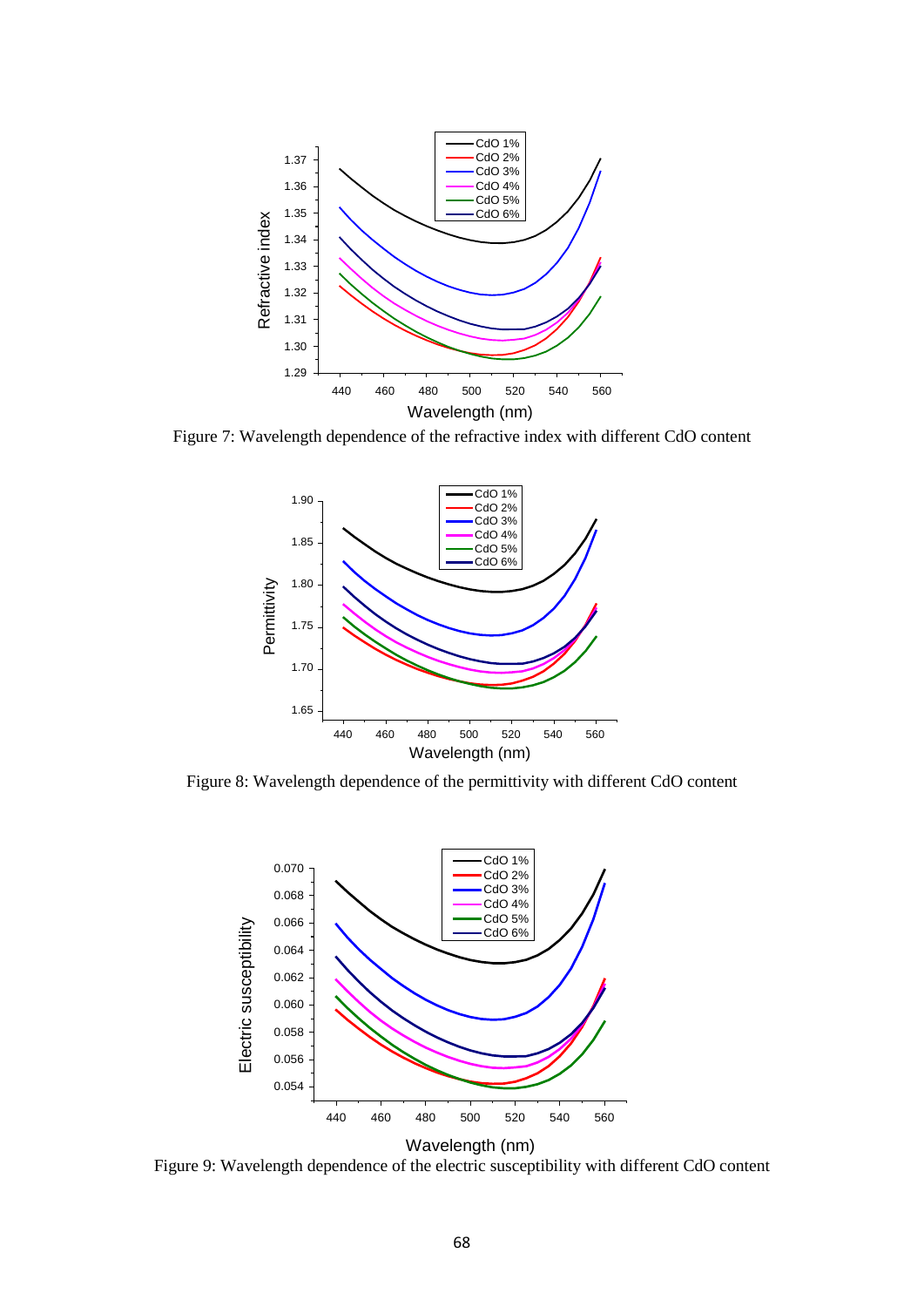

Figure 10: Wavelength dependence of the polarizability with different CdO content



Figure 11: Wavelength dependence of the molar refraction with different CdO content



Figure 12: Wavelength dependence of the extinction coefficient with different CdO content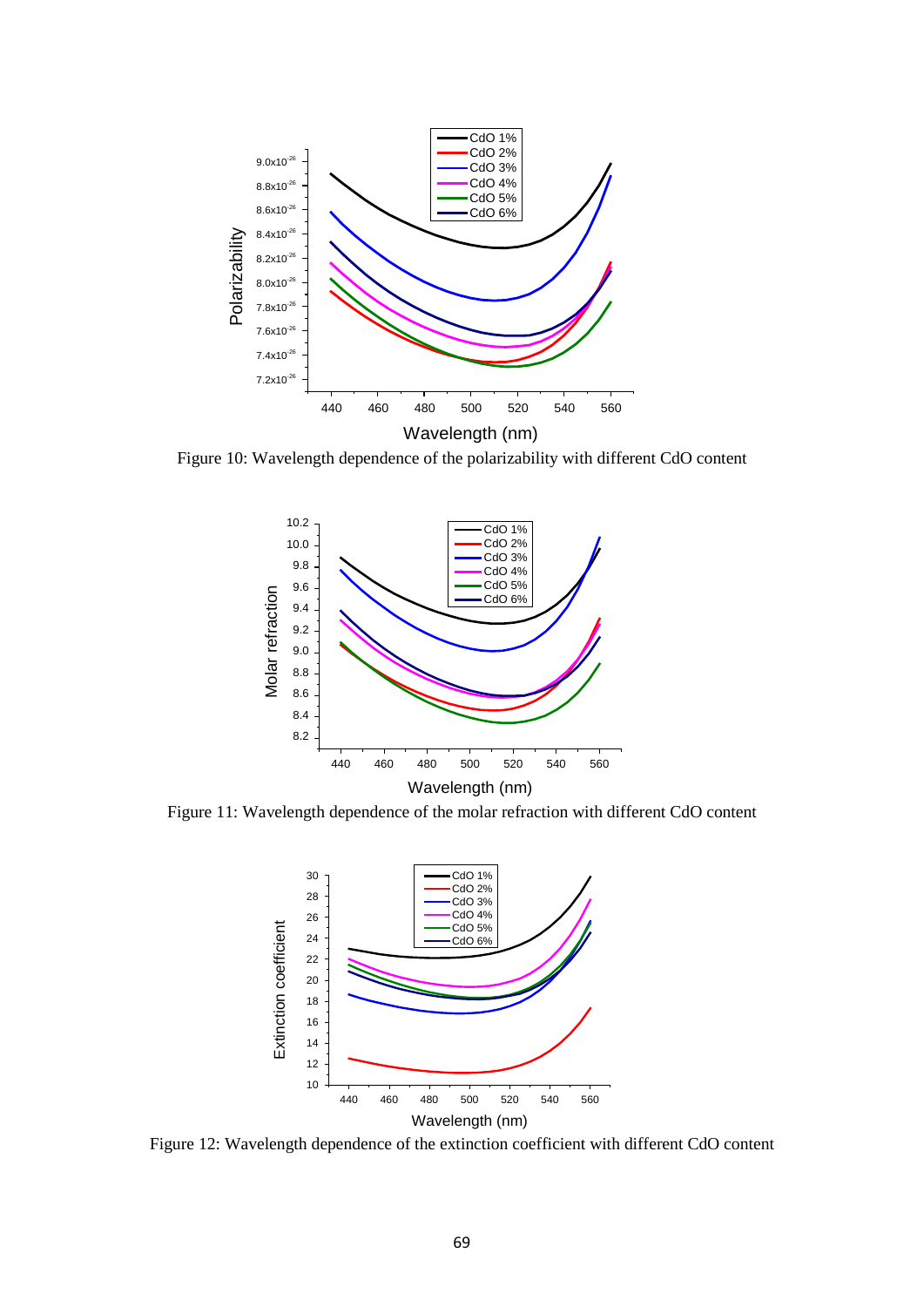

Figure 13: Wavelength dependence of real part with different CdO content



Figure 14: Wavelength dependence of imaginary part with different CdO content



Figure 15: Wavelength dependence of elasto optic with different CdO content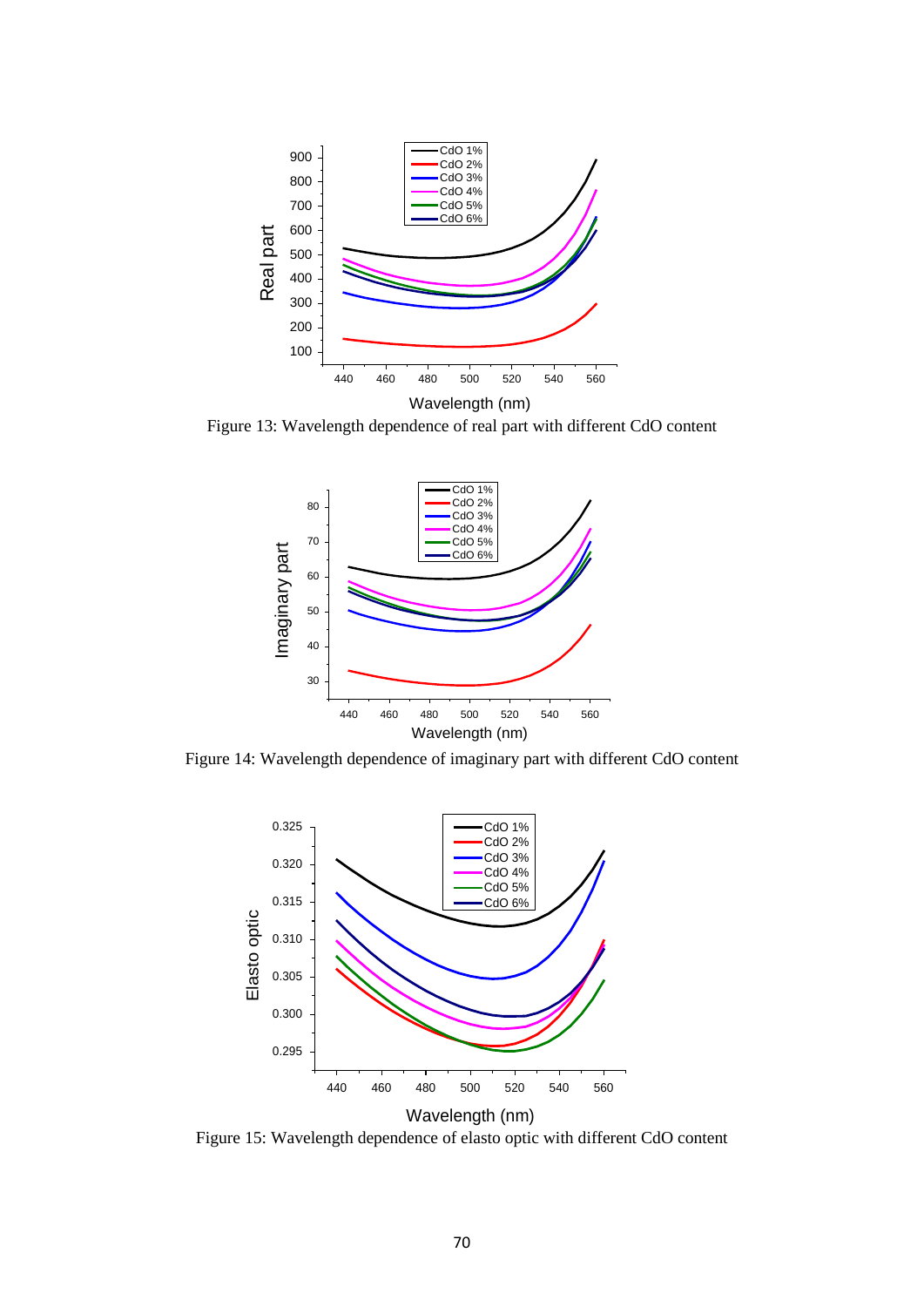

Figure 16: Wavelength dependence of absorption coefficient with different CdO content



Figure 17: Wavelength dependence of optical conductivity with different CdO content

| Name<br>of<br>Sample | Average<br>molecular<br>weight<br>$M$ (gm/mol) | Density<br>$(gm/cm^3)$ | Molar volume<br>$Vm$ (cm <sup>3</sup> /mol) | Oxygen packing<br>density<br>$O$ (cm <sup>3</sup> /mol) | <b>Ionic</b><br>oncentrations N | Inter-ionic<br>distance |
|----------------------|------------------------------------------------|------------------------|---------------------------------------------|---------------------------------------------------------|---------------------------------|-------------------------|
| S <sub>1</sub>       | 102.9193                                       | 3.1493                 | 32.680                                      | 7.9253                                                  | $1.843\times10^{22}$            | $1.597\times10^{-67}$   |
| S <sub>2</sub>       | 103.5836                                       | 3.1116                 | 33.289                                      | 7.7802                                                  | $3.618\times10^{22}$            | $2.110\times10^{-68}$   |
| S <sub>3</sub>       | 104.2479                                       | 3.1241                 | 33.369                                      | 7.7616                                                  | $5.414\times10^{22}$            | $6.298\times10^{-69}$   |
| <b>S4</b>            | 104.9122                                       | 3.1556                 | 33.246                                      | 7.7903                                                  | $7.246\times10^{22}$            | $2.627\times10^{-69}$   |
| S <sub>5</sub>       | 105.5765                                       | 3.1011                 | 32.981                                      | 7.8529                                                  | $9.130\times10^{22}$            | $1.313\times10^{-69}$   |
| S6                   | 106.2408                                       | 3.2263                 | 32.929                                      | 7.8652                                                  | $1.097\times10^{23}$            | $7.566\times10^{-70}$   |

**Table 1.** Average molecular weight, Density, Molar volume, Oxygen packing density Ionic concentrations and Inter-ionic distance for  $40P_2O_5-34ZnO-(21-x)Na_2O-xCdO$  glass system